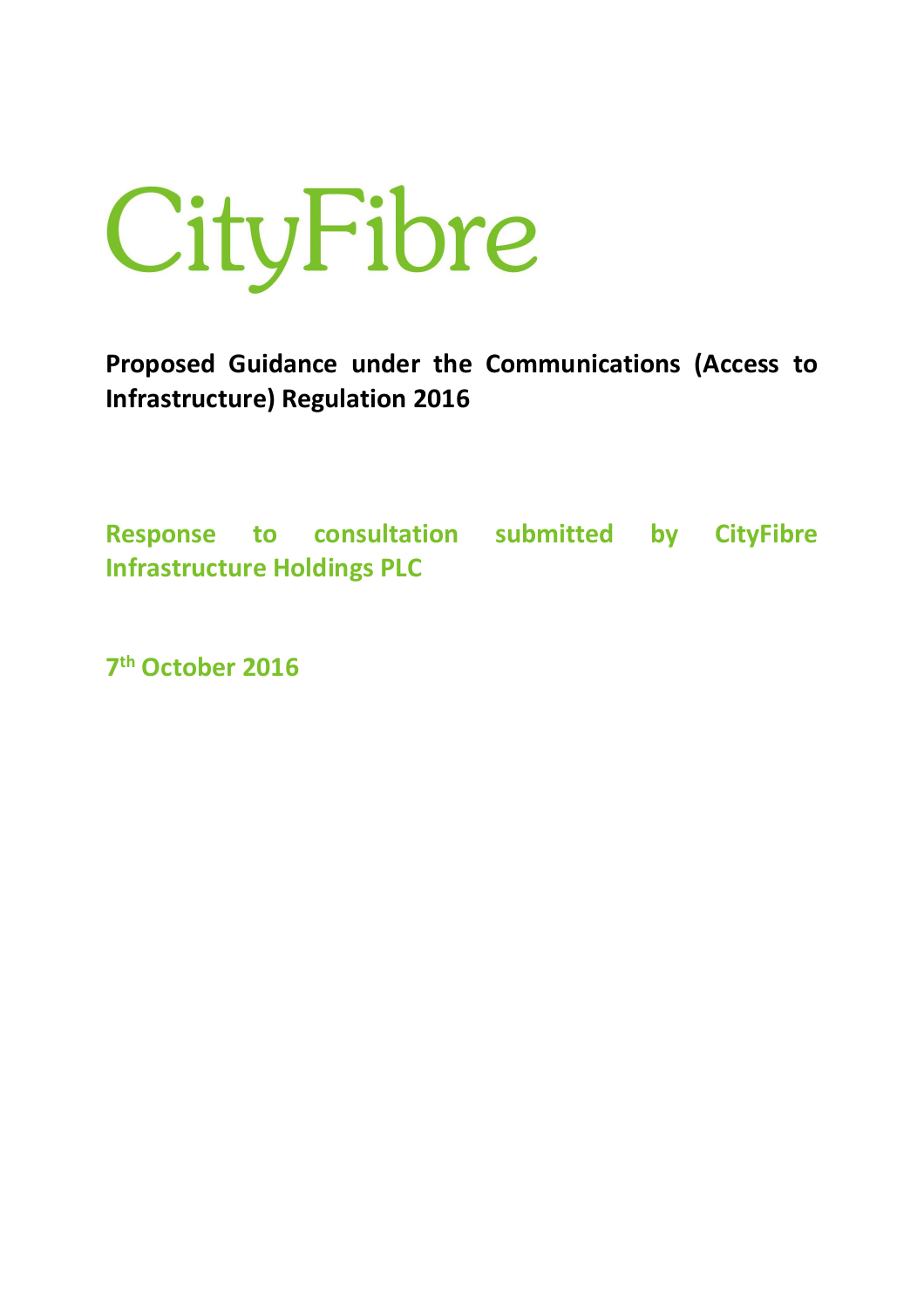# **Contents**

|                | 1.1 |                                                                                                     |  |
|----------------|-----|-----------------------------------------------------------------------------------------------------|--|
| 2              |     |                                                                                                     |  |
|                | 2.2 |                                                                                                     |  |
|                | 2.3 |                                                                                                     |  |
|                | 2.4 |                                                                                                     |  |
|                | 2.5 | The application of the ATI in geographic locations where one network provider is already subject to |  |
|                |     |                                                                                                     |  |
|                | 3.1 |                                                                                                     |  |
|                | 3.2 |                                                                                                     |  |
| $\overline{4}$ |     |                                                                                                     |  |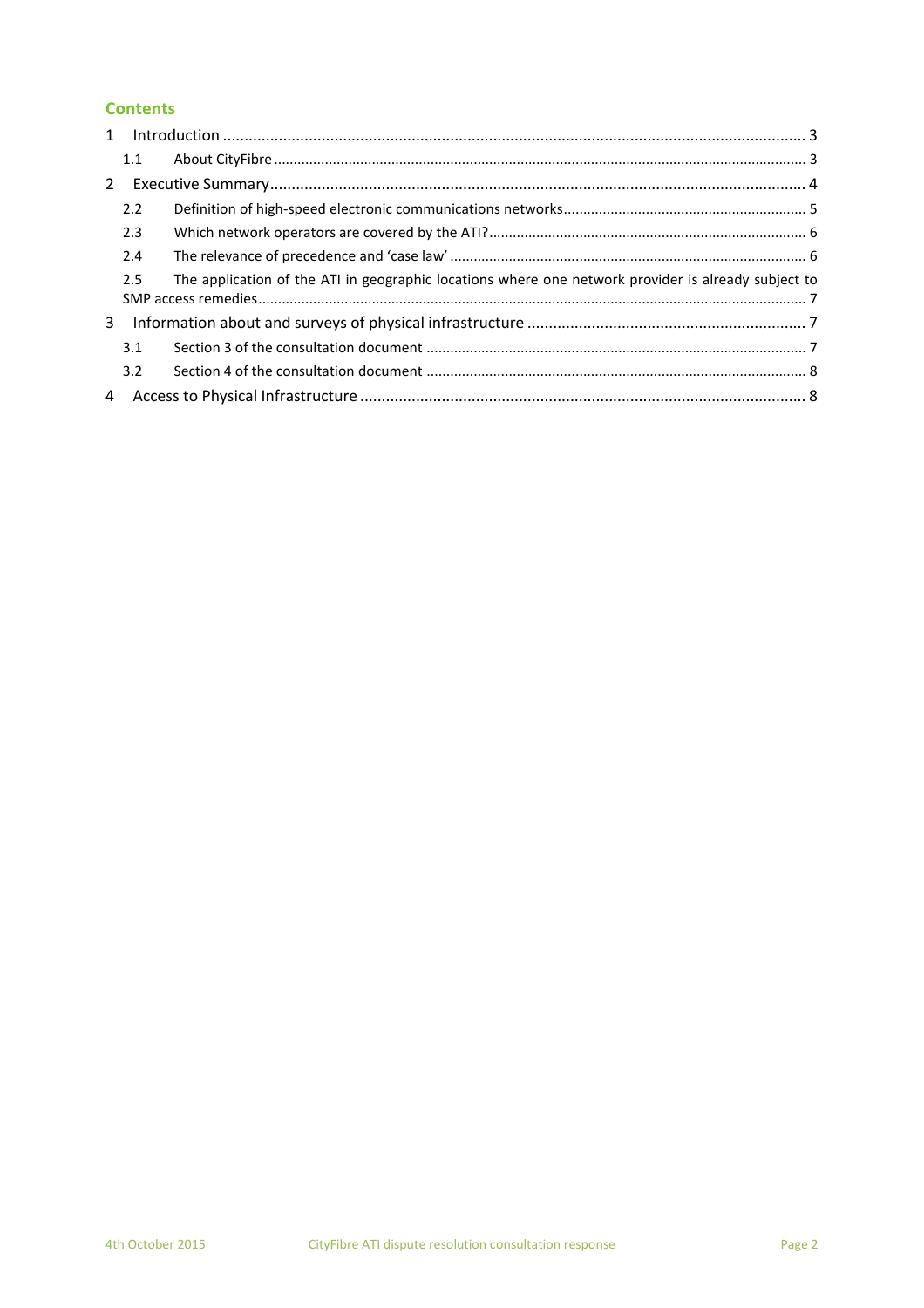# **CityFibre's response to Ofcom's consultation on their proposed guidance under the Communications (Access to Infrastructure) Regulation 2016**

# **1 Introduction**

## *1.1 About CityFibre*

- 1.1.1 As one of the largest and most innovative investors in the UK's digital infrastructure, we take a deep interest in Ofcom's regulation of the sector. We welcome this strategic review as we believe the UK is now at a critical juncture, where our aging communications networks must be upgraded or replaced with modern digital communications infrastructure that will serve the needs of business and consumers in the future.
- 1.1.2 CityFibre, the largest independent provider of open access fibre infrastructure to UK mid-sized cities, enables gigabit connectivity through building, owning, and operating fibre-optic infrastructure that is utilised downstream by CPs and MNOs; providing pure fibre connectivity to businesses, homes and the public sector.
- 1.1.3 Today, CityFibre operates over 650 route-kilometres of local access networks serving over 60 towns and cities. As a large investor in fibre-optic infrastructure nationwide, our coverage is growing rapidly through a strategy to deploy end-to-end fibre connectivity to all users and applications citywide.
- 1.1.4 We are rolling out a model of Gigabit Cities; projects are underway in York, Peterborough, Coventry, Aberdeen, Edinburgh, Kirklees and Hull. Our objective is to deliver 100 Gigabit Cities over the coming seven to ten years, and we are implementing plans to accelerate the speed of deployment.
- 1.1.5 Our 100 Gigabit Cities plan aims to bring pure open access wholesale fibre infrastructure to 100 towns and cities nationwide, serving an addressable market of circa:
	- 6.0m homes
	- 600,000 businesses
	- 6,000 mobile cell sites
	- 16,000 public sector sites
- 1.1.6 CityFibre'sjoint venture with Sky and TalkTalk is delivering FTTP networks for residential homes that are independent of BT Openreach. Work is advancing in York with Sky and TalkTalk's Ultra-Fibre-Optic (UFO) services now available to residents offering broadband up to 1Gbit/s. The opportunity exists for UFO FTTP broadband services to be deployed across all of CityFibre's Gigabit City projects.
- 1.1.7 CityFibre has signed national frameworks agreements with EE/Three/MBNL and Vodafone to deliver dark fibre connectivity for mobile backhaul and other core infrastructure. This will support innovations in mobile networks to enable higher speed mobile services. The UK's first citywide dark fibre network for mobile backhaul is being delivered in Hull.
- 1.1.8 CityFibre is a member of the Infrastructure Investors Group (IIG), whose members also include euNetworks, Virgin Media and Zayo.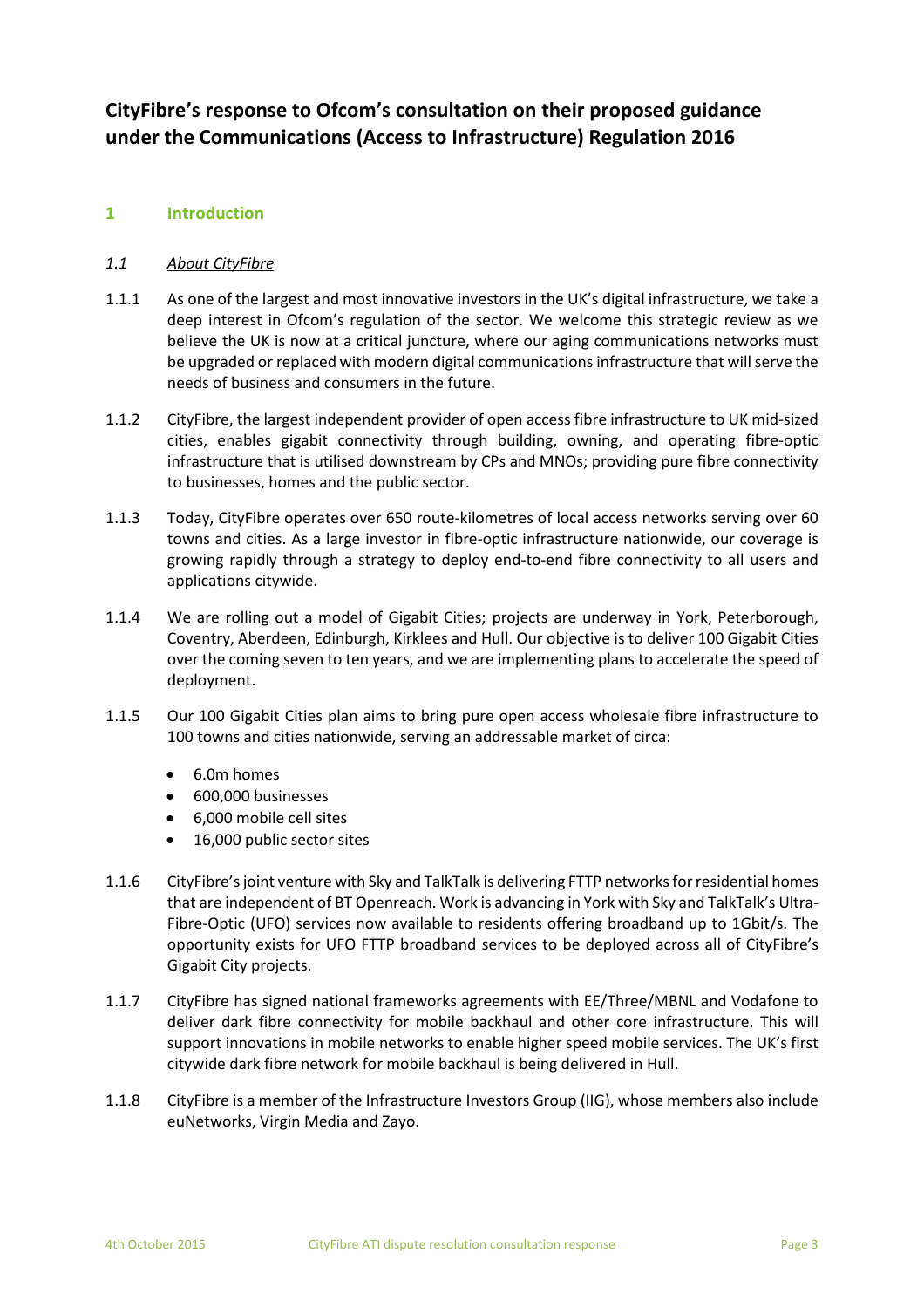## **2 Executive Summary**

- 2.1.1 This document presents CityFibre's comments on Ofcom's proposals for how this would discharge their duties as the dispute resolution body under the Access To Infrastructure Regulations (The ATI), implemented in July of this year.
- 2.1.2 We have kept our comments to a minimum and focused on issues of principle. We believe that the very vague nature of the proposed guidelines leaves considerable uncertainty in the market and could result in a high volume of disputes being referred to Ofcom, simply to create a body of 'case law' that can provide some level of guidance as to how the rights and obligations under the ATI should be interpreted.
- 2.1.3 The ATI Regulations (the ATI) are being introduced at a time when the UK is at a turning point regarding investment of fit-for-purpose all-fibre networks to meet current and future communications needs of private users, business and the public sector.
- 2.1.4 The ATI provide a framework for requesting information about, surveys of and access to duct infrastructure operated by infrastructure operators, including those operating electronic communications networks. They do not, however, provide a set of standardised and predictable terms and conditions for this access, nor do they include even basic nondiscrimination provisions for such terms and conditions, making it extremely hard to create predictability even after several disputes have been handled by Ofcom.
- 2.1.5 CityFibre has concerns that the mere existence of the ATI may in some way weaken the application of the existing regulatory framework, and that they could trigger a significant volume of vexatious cases which take up a disproportionate share of operators' and the regulator's time and effort, and that they come to be used tactically to blunt the incentives on firms to build new competitive infrastructure.
- 2.1.6 The ATI clearly state that where existing SMP remedies exist under the Communications Act, the ATI does not apply other than if the scope of the SMP remedies imposed is narrower than that of the ATI, in which case the ATI could supplement the SMP remedies. This does not, however mean that the ATI should be seen as a substitute for SMP regulations and it should therefore not afford Ofcom the opportunity of evading their duty to properly regulate electronic communications markets in which one or more Communications providers have been found to have SMP.
- 2.1.7 CityFibre understands that the Directive was never intended to mirror the transparency and certainty that one would expect from ex-ante regulations applied through a significant market power (SMP) provision under the 2003 Communications Act. Nevertheless, Ofcom have in their BCMR Statement of April 2017 referred to the ATI as effectively replacing the need for SMPbased duct access provisions in the business connectivity market. It is therefore interesting to review the extent to which Ofcom have attempted to create the maximum possible transparency and predictability through their draft dispute resolution methodology, and to assess the risk of the dispute resolution process as set out to create perverse incentives on Communications Providers and potentially economically harmful practices.
- 2.1.8 As written however, the extremely vague nature of Ofcom's proposed dispute resolution guidelines further reinforces CityFibre's view that the ATI should not be considered a credible alternative to ex-ante SMP-based access remedies. Companies investing in and building electronic communications networks need a high level of certainty regarding the costs and timeframes involved in gaining access to existing infrastructure. Financing network investments based on a process as vague as set out in Ofcom's proposed guidelines is unlikely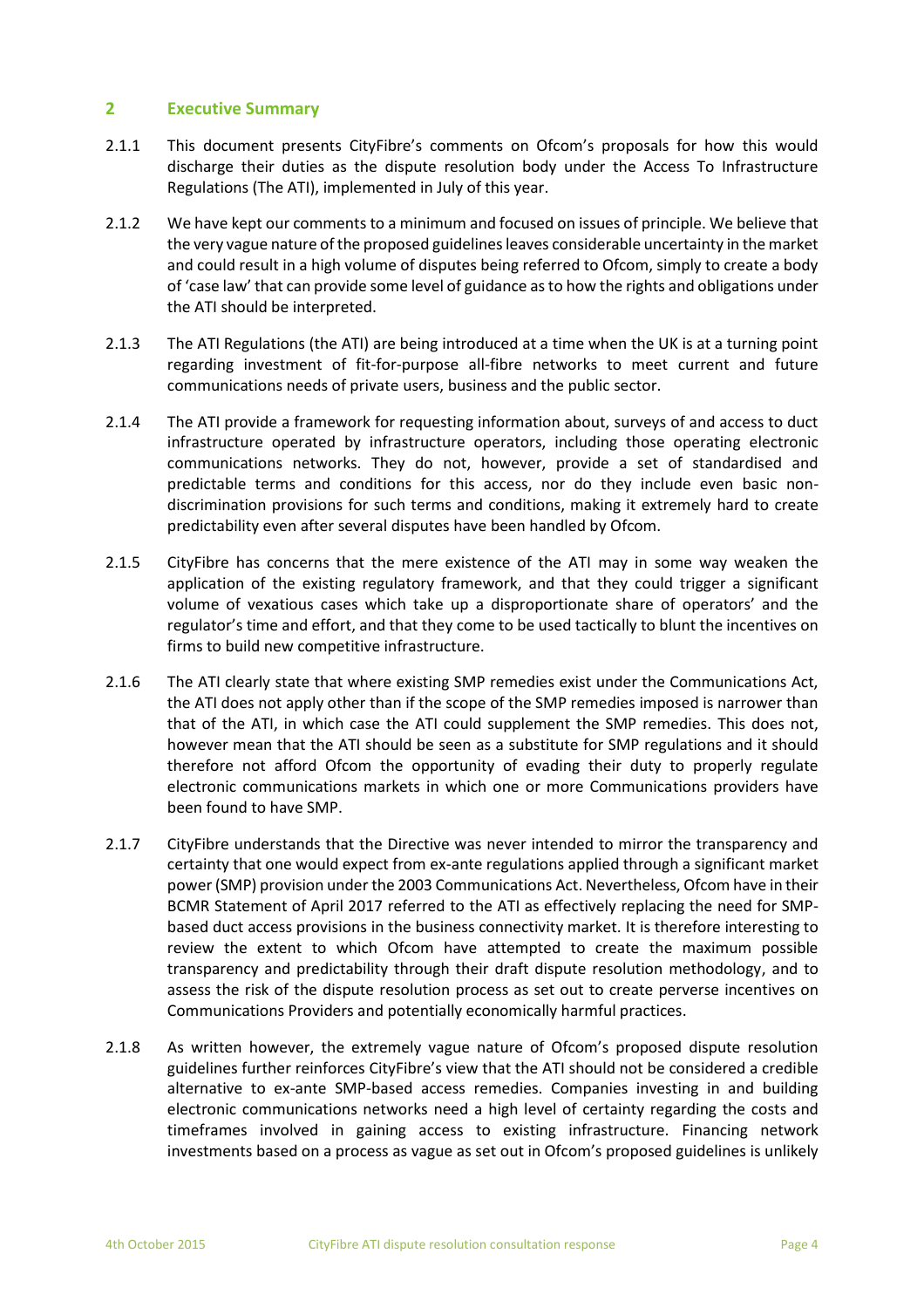to be possible and would certainly substantially raise the perceived investment risk and thus result in a higher cost of capital.

2.1.9 The need for transparency, predictability and consistency are clearly accepted as the underlying principles for the imposition of ex-ante regulatory measures in network industries such as telecommunications. The ATI in no way meet those criteria and are clearly not fit for purpose as a substitution for ex-ante remedies. The ATI may deliver benefits in the form of access to a wider range of infrastructure, but as a means of access to the infrastructure of a network provider with significant market power in a specific market, CityFibre considers it to be entirely unsuitable.

## *2.2 Definition of high-speed electronic communications networks*

- 2.2.1 A critical criterion that will determine the level of impact the ATI could have in the UK, is whether access through the ATI is limited in any way in terms of the downstream use of the network constructed using the ATI. The Government's consultation response dated 4th July 2017 states: "*The Directive does not place any limitation on downstream use of physical infrastructure accessed under the Directive other than requiring access to be with a view to deploying elements of high-speed electronic communications networks. We do not intend to go further than the requirements of the Directive by creating such limitations."*
- 2.2.2 Ofcom's proposals also do not appear to impose any downstream use restrictions, indeed the information required from an access seeker under the ATI includes no mention at all of what the intended use of the network is  $-$  this arguably does not even provide a means of ascertaining whether the access seeker intends to deploy a high-speed electronic communications network.
- 2.2.3 CityFibre agrees that no additional restrictions should be applied to ATI access, but has concerns as to the different interpretations that could be put on the qualifying criterion of deployment of high-speed electronic communications network. These concerns relate to the definition of high-speed electronic communications networks in the ATI, namely: "*an electronic communication network which is capable of delivering broadband access services at speeds of at least 30 Mbps*". The inclusion in the definition of the term "broadband" could be interpreted as meaning a mass-market high-speed connection to the internet, if that were the interpretation made then there is a risk that the use of ATI for point-to-point business connectivity products may not be considered to fall within the definition of high-speed electronic communications networks and access might therefore be challenged by infrastructure providers.
- 2.2.4 In order to generate the financial return necessary to attract investment, builders of fibre networks need to address either the business connectivity market only, or both the business connectivity market and the fixed access (NGA) market. Addressing the NGA market only is unlikely to be a viable business proposition, even with access to existing physical infrastructure. It would therefore be perverse if the ATI was to apply only to the NGA mass-market and exclude the business connectivity point-to-point market. Limiting the ATI to mass-market NGA network provision only is unlikely to deliver the incremental network roll-out and associated economic benefits sought.
- 2.2.5 Further, the Broadband Cost Reduction Directive (the Directive) states clearly and explicitly that the purpose of the Directive is to further the Digital Agenda, which (in itself) clearly covers private users, businesses and the public sector with equal importance. CityFibre therefore believe that Ofcom's dispute resolution guidelines should seek to pre-empt this kind of dispute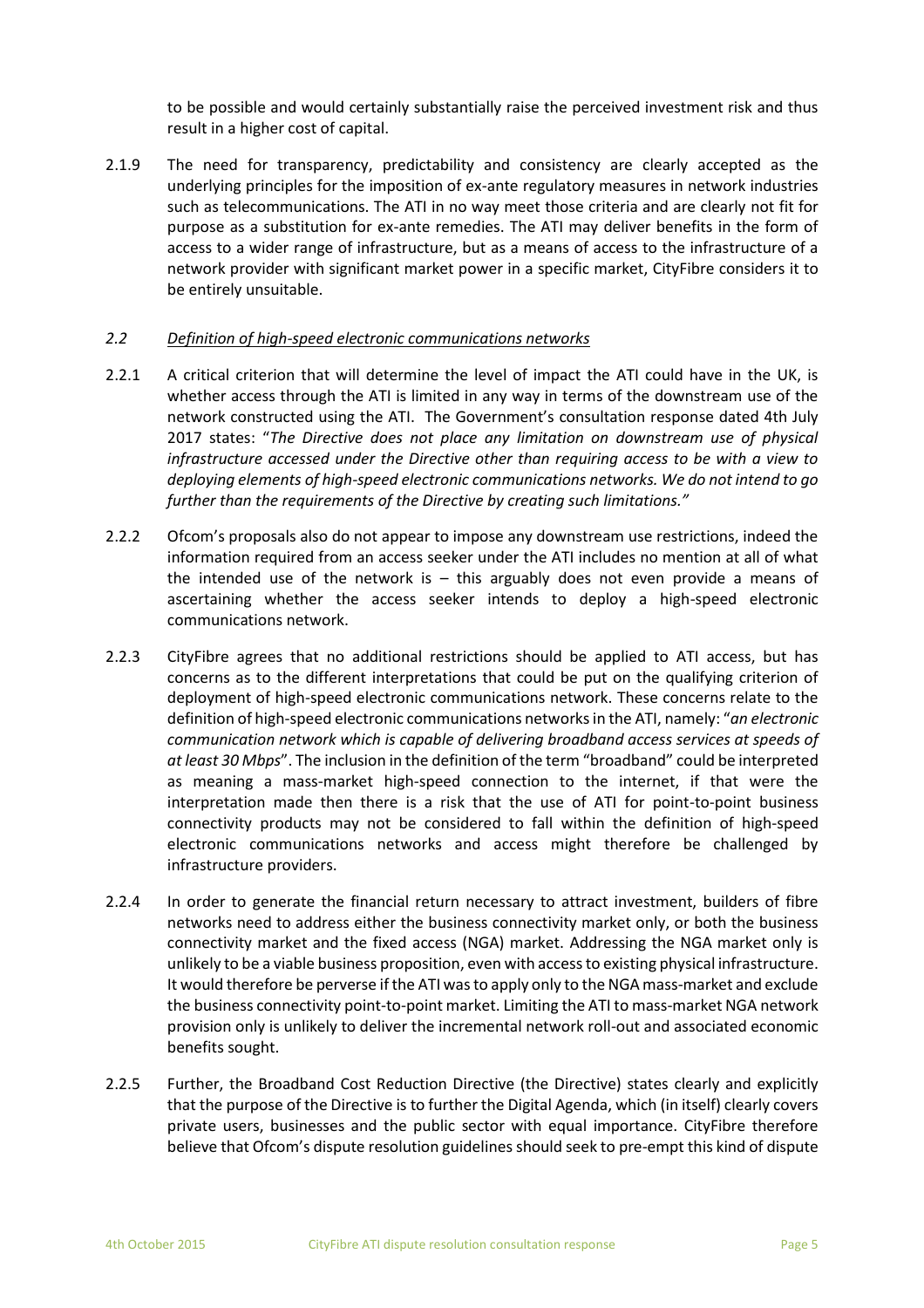in order that the benefits from access through the ATI can be achieved without unnecessary delays by avoidable disputes.

2.2.6 CityFibre urges Ofcom to shed as much light as possible on issues such as this in order that time and effort is not consumed in lengthy and costly dispute procedures when clarity on issues of principle could have been provided in advance.

## *2.3 Which network operators are covered by the ATI?*

- 2.3.1 A further definitional point which affects the scope of the ATI is the definition of "network operator" under the Directive and the ATI. CityFibre is aware of a level of uncertainty in relation to this definition and can therefore see the scope of ATI requests being referred for dispute right at the beginning of an access-seeking process, by the infrastructure provider challenging the status of the access seeker or, indeed by the party in receipt of a request for information about or access to infrastructure claiming that it is not a network operator and therefore is not covered by the ATI.
- 2.3.2 CityFibre considers it would be expedient and appropriate for Ofcom to address this point of uncertainty as early as possible to avoid unnecessary disputes and provide transparency and clarity for all the parties subject to the ATI.

## *2.4 The relevance of precedence and 'case law'*

- 2.4.1 In paragraph 1.4 if the consultation document, Ofcom state that "*each referral will be assessed on its facts, case by case*". Whilst CityFibre understands that Ofcom do need to consider each referral on its facts, it would be extremely helpful if there was clarity regarding the extent to which Ofcom's decisions should be considered as establishing 'case law' that can be considered by other parties to assist in resolution of disputes without formal reference to Ofcom.
- 2.4.2 Several sections within the ATI include non-discrimination provisions, namely sections 4, 5, 7, 8 and 9. Would Ofcom expect that their resolution of disputes relevant to these sections of the ATI would constitute relevant 'case law' which could be used to reduce the number of disputes referred to Ofcom?
- 2.4.3 We note that Ofcom have a duty to publish non-confidential versions of decisions as well as the actual appeals and consider that it would be helpful if Ofcom were to indicate the extent to which other parties should review these cases on the presumption that Ofcom would use the same or very similar approaches in future disputes.
- 2.4.4 In assessing each referral on its facts, it is unfortunate that the methodology has to deviate from the tried and tested methodology by which the existing Communications Framework determines whether rights of access should be granted, namely an assessment of market power. This is an important departure as Significant Market Power is well-understood as both a legal and economic concept. By relating the question of whether access has to be granted to a finding of SMP, the existing framework creates a transparent process for regulators to follow and ensures that the private rights of infrastructure owners are interfered with only where there would otherwise be substantial economic harm. Notwithstanding the abandonment of this principle in the Directive, we would expect Ofcom to look at the relevant costs of granting or refusing access, both direct and indirect. Being blunt, demands for access and the related disputes cannot become a mechanism whereby vexatious or purely tactical demands are used to harm the economic prospects of new infrastructure being built.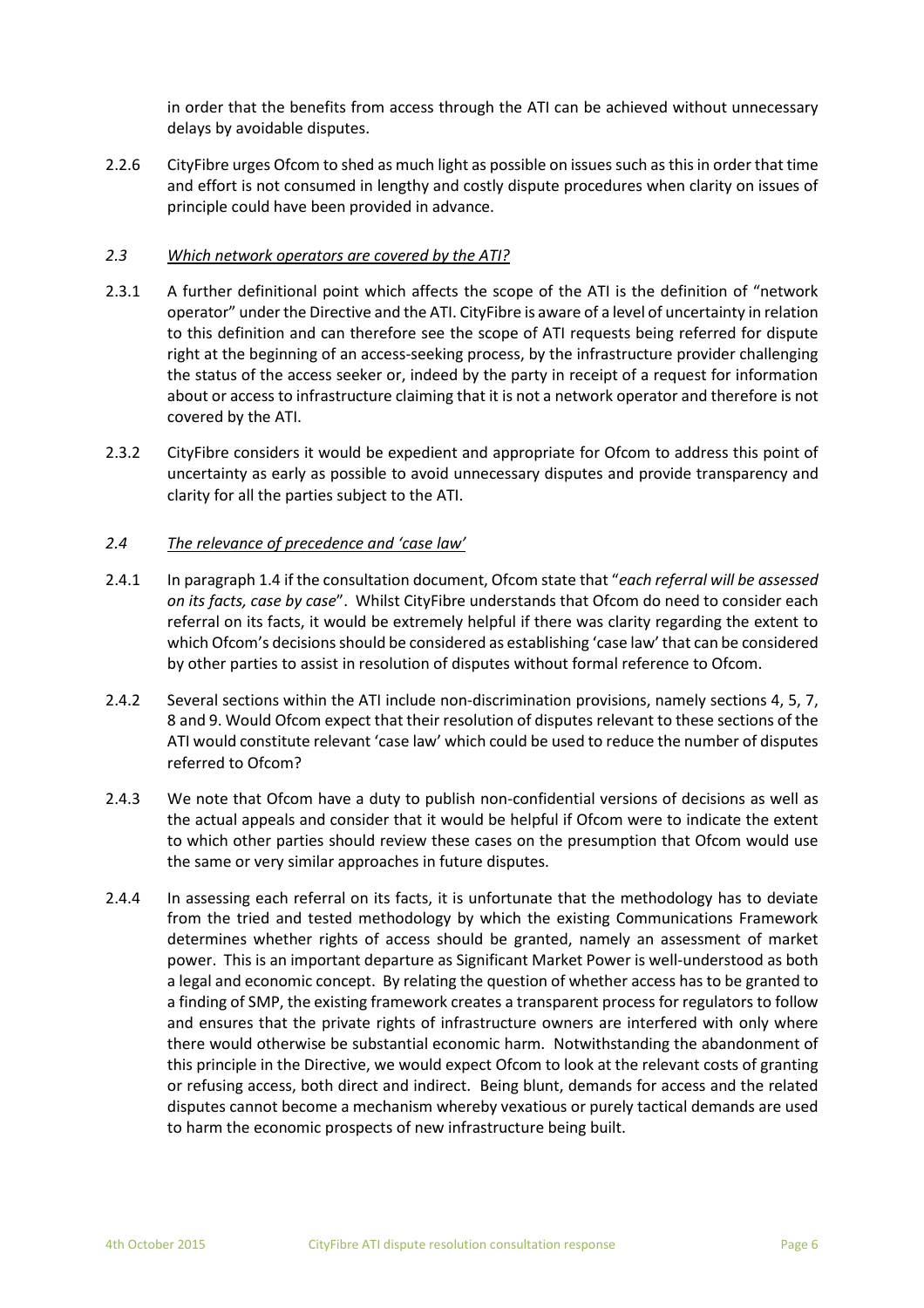# *2.5 The application of the ATI in geographic locations where one network provider is already subject to SMP access remedies*

2.5.1 CityFibre is concerned to understand whether a network provider could reasonably request access to another non-SMP operator's infrastructure in a location where another network operator is subject to SMP-based access remedies to similar infrastructure. CityFibre considers Ofcom should clarify up-front in their dispute resolution guidelines that in situations like that, Ofcom will reject requests for dispute resolution as the request for access is unreasonable due to a viable alternative access option being available.

# **3 Information about and surveys of physical infrastructure**

In this section we provide comments on sections 3 and 4 of the consultation document.

## *3.1 Section 3 of the consultation document*

- 3.1.1 Paragraph 3.3 lists the information an access seeker would need to provide for an access request to be valid. CityFibre notes that this list does not include any information about the use to which access would be put, should the information request result in an access request. CityFibre proposes that any information request must include a statement that the purpose of the request is to subsequently request access to infrastructure for the purpose providing highspeed electronic communications network in accordance with the clear definition as provided by Ofcom. The inclusion of this information would ensure that costs are not incurred by both parties in requesting and providing information which could not subsequently be used due to the intended use not being for the deployment of high-speed electronic communications networks.
- 3.1.2 Paragraph 3.4 states that a response to a request for information must be provided no later than two months following the data of receipt of the request for information. It is not clear how this obligation would be affected by the need to negotiate separate confidentiality undertakings. It is CityFibre's view that the two-months starts upon the agreement of appropriate confidentiality undertakings. If this were not the case, then it is likely that infrastructure providers would spend costs and resources on preparing the requested information even if confidentiality terms cannot be agreed. This would make it impossible for the infrastructure provider to recover any costs incurred. CityFibre would be grateful for Ofcom's confirmation that this interpretation is correct.
- 3.1.3 CityFibre agrees with Ofcom's paragraph 3.10, that there is no obligation on infrastructure operator to provide more information than they hold within their business at the time of receipt of the enquiry.
- 3.1.4 In paragraph 3.15, CityFibre considers that Ofcom may have made an error where the term 'network provider' is used in the third line, wondering whether this should instead be 'infrastructure provider'. If so, then the same correction should be made to the equivalent paragraphs in the other sections of the document.
- 3.1.5 CityFibre welcomes Ofcom's acknowledgement in paragraph 3.19 that separate confidentiality undertakings may be necessary, in addition to those already provided in ATI regulation 11. CityFibre further notes that as Ofcom acknowledges that the terms of confidentiality could be the cause of a dispute, it is important that such terms are agreed before the two-months period for the provision of information starts.
- 3.1.6 Paragraphs 3.20 3.22 address the charges an infrastructure provider can levy on network operators requesting information. Whilst CityFibre agrees that only efficiently incurred cost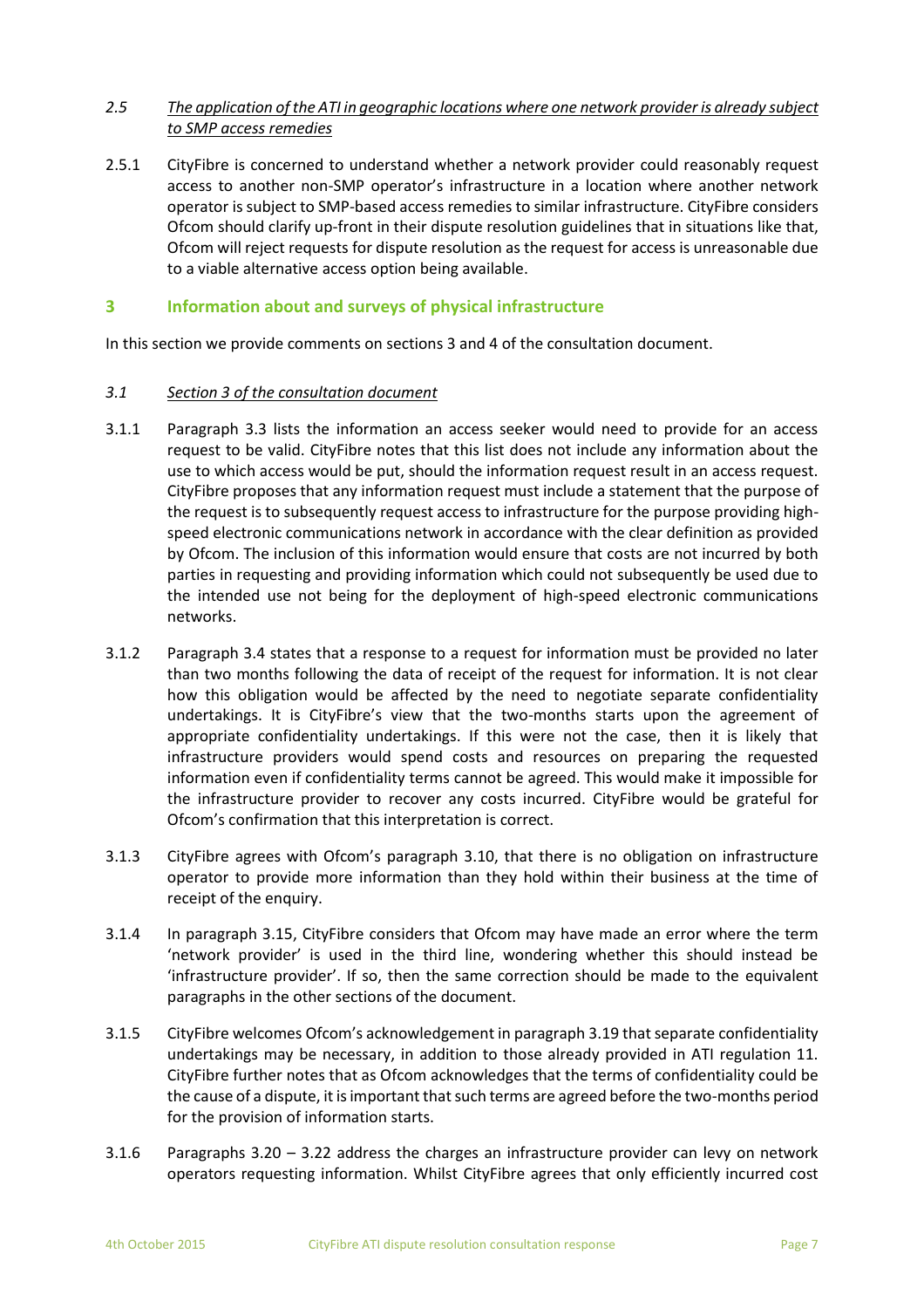should be recoverable, it is important that when considering costs incurred such costs should include the opportunity costs of not deploying the relevant resources for their standard duties. This could result in delays in obtaining wayleaves, completing network designs, and other such critical activities. This is particularly important for smaller network operators like CityFibre, where ATI requests will be handled by staff members who have full-time positions doing other things and those activities will be halted while ATI requests are processed.

3.1.7 Further, for infrastructure providers with relatively small network footprints, it may be necessary to recover costs such as changes to systems from a single network provider as there is no certainty that more requests will be received.

## *3.2 Section 4 of the consultation document*

3.2.1 In paragraph 4.6, Ofcom may have erroneously used the term 'network operators' in the second line when it perhaps should have been 'infrastructure operators'?

## **4 Access to Physical Infrastructure**

- 4.1.1 Paragraph 5.2 reiterates the wording from the ATI that the right to request network access should be 'with a view to developing elements of high-speed electronic communications networks with that infrastructure'. And again provides the definition of 'high-speed electronic communications' as a network 'capable of delivering access to broadband services at speeds of at least 30 Mbit/s'.
- 4.1.2 CityFibre is aware of some uncertainty in the market regarding the interpretation of this definition. The uncertainty relates specifically to the term 'broadband' or 'broadband services<sup>'1</sup>, which some CPs consider as meaning only mass-market NGA networks or including an internet connection, excluding point-to-point connectivity.
- 4.1.3 In the Government's consultation response, dated July 4<sup>th</sup> 2016, it stated specifically in respect to Question 23 in the consultation document that '*we do not intend to go further than the requirements of the Directive by creation such limitations'*. It does however refer to the need for access to be with a view to deploying elements of high-speed electronic communications networks. Further in the Section Summary box for relating to access to exiting physical

 $\overline{a}$ 

 $1$  CityFibre has attempted to find a definitive definition of the term 'broadband, but as demonstrated here, there are many definitions some of which vary considerably from each other.

FCC: "The term broadband commonly refers to high-speed Internet access that is always on and faster than the traditional dialup access. Broadband includes several high-speed transmission technologies such as: Digital Subscriber Line (DSL) Cable Modem. Fiber."

Wikipedia: "In telecommunications, broadband is a wide bandwidth data transmission with an ability to simultaneously transport multiple signals and traffic types. The medium can be coaxial cable, optical fiber, radio or twisted pair"

PC Magazine encyclopaedia: "High-speed transmission. The term commonly refers to Internet access via a variety of highspeed networks, including cable, DSL, FiOS, Wi-Fi, WiMAX, 3G, 4G and satellite, all of which are faster than analog dial-up by a huge magnitude"

Oxford dictionary: "A high-capacity transmission technique using a wide range of frequencies, which enables a large number of messages to be communicated simultaneously."

Cambridge dictionary: "a [system](http://dictionary.cambridge.org/dictionary/english/system) that makes it [possible](http://dictionary.cambridge.org/dictionary/english/possible) for man[y messages](http://dictionary.cambridge.org/dictionary/english/message) o[r large](http://dictionary.cambridge.org/dictionary/english/large) [amounts](http://dictionary.cambridge.org/dictionary/english/amount) of [information](http://dictionary.cambridge.org/dictionary/english/information) to b[e sent](http://dictionary.cambridge.org/dictionary/english/sent) at the sam[e time](http://dictionary.cambridge.org/dictionary/english/time) and very [quickly](http://dictionary.cambridge.org/dictionary/english/quickly) between [computers](http://dictionary.cambridge.org/dictionary/english/computer) or othe[r electronic](http://dictionary.cambridge.org/dictionary/english/electronic) [devices](http://dictionary.cambridge.org/dictionary/english/device)"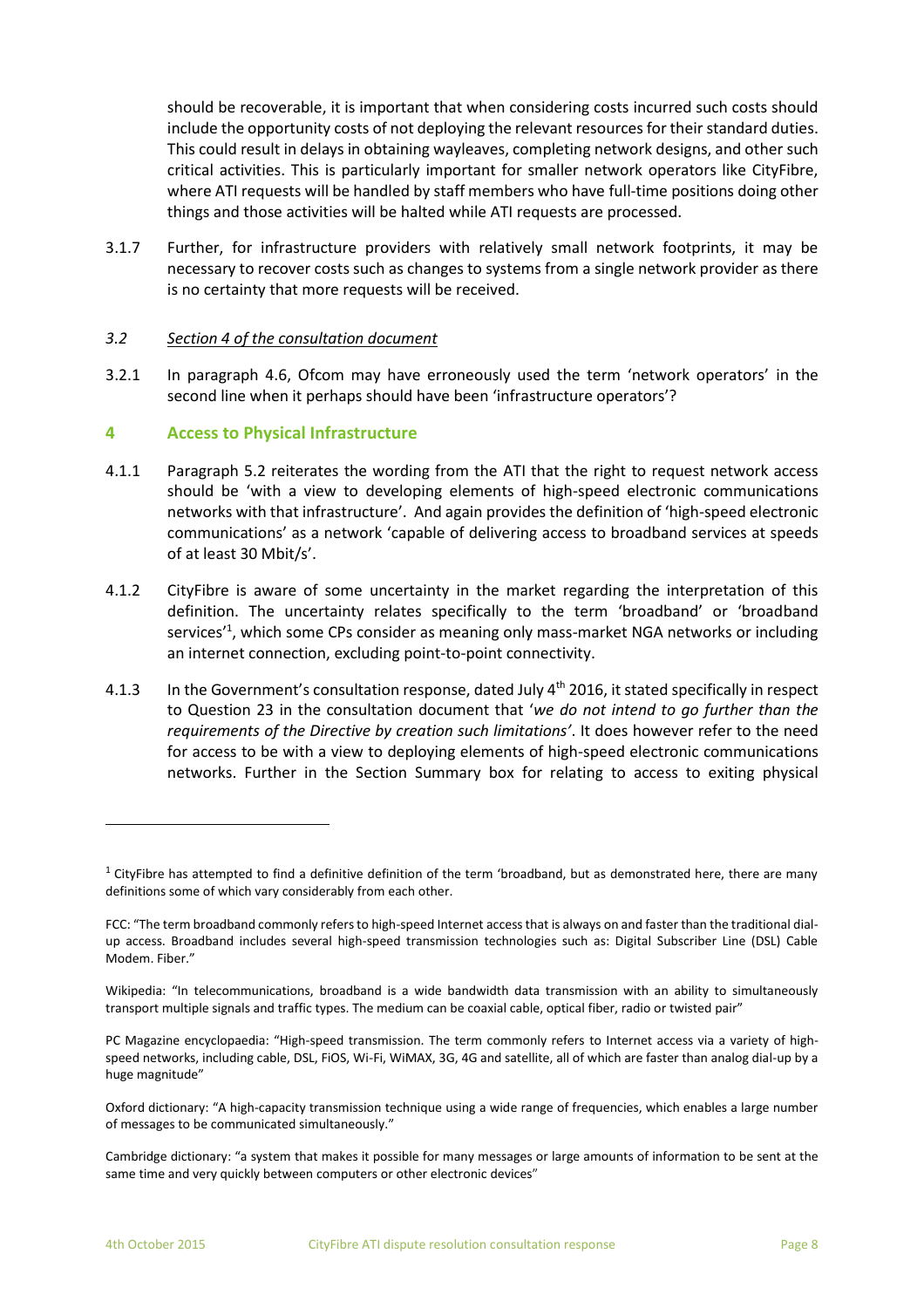infrastructure, the Government states in point (6) *'We do not propose to limit the types of products that should be delivered using shared physical infrastructure or to restrict it to any geographical area or market segment*'

- 4.1.4 Whilst the Government's statements do not provide an interpretation of the term 'broadband', the Government does make it clear that it is the intention that the access to infrastructure should not be restricted to the provision of specific types of services or to serve specific market segments. CityFibre interprets the Government's statements to infer that network operators should be allowed to provide all types of high-speed services via the network created through the infrastructure access.
- 4.1.5 Further the Directive refers explicitly in several instances to the Digital Agenda<sup>2</sup> and that the purpose of the Directive is to further the Digital Agenda. When inspecting the scope of the Digital Agenda, it clearly applies to all market segments, not only to mass-market NGA services. CityFibre therefore considers that this is a further strong indication that the Directive and the resulting ATI in the UK should apply to all types of high-speed electronic communications networks, and that therefore the definition of 'broadband services' should be one including all types of services in excess of 30Mbit/s. Ofcom's consultation refers to Recital 19 of the Directive (in footnote 20 to the consultation) in which there is a direct reference to the Digital Agenda.
- 4.1.6 Given the considerable uncertainty in this area, and the critical importance of this question, CityFibre urges Ofcom to provide clarity on this point in a pro-active manner rather than go through the lengthy appeal process. Lack of clarity about the scope of the ATI could substantially delay the benefits of the ATI in the UK market.
- 4.1.7 Further, clarity regarding whether the ATI are applicable in the business connectivity market is critical to the current appeal process in front of the CAT, in which both BT and CityFibre are appealing Ofcom's decisions. It would seem that, when preparing the BCMR Statement, Ofcom assumed that the ATI would be applicable in the business connectivity market. Therefore, if that is not the case, it is critical that this is known to all parties in the appeal as well as to the CAT panel in advance of the CAT hearings.
- 4.1.8 Paragraph 5.5 of the Consultation sets out the information Ofcom would expect to be included in a request for access. CityFibre notices that this list does not include any information as to the purpose of the access – i.e. whether the access is for the purpose of providing high-speed electronic communications networks and services, as required under the ATI. CityFibre considers that, regardless of the outcome of the scope definition discussed above, it should be mandatory that any access request includes a statement from the network provider that the request is in accordance with the ATI and for the purpose specified in the ATI.
- 4.1.9 CityFibre notes that where other provisions under the ATI (including the right to request information and to request a survey) are subject to a non-discrimination provision, the provisions for access to physical infrastructure is not. Whilst this is important for a wide range of terms of how the access provided, it is particularly important for the setting of charges for access.
- 4.1.10 Paragraph 5.15 of the consultation, however, refers to Recital 19 of the Directive in which provides for the ability of infrastructure provider to recover costs and to take into account the

 $\overline{a}$ 

<sup>&</sup>lt;sup>2</sup> For example, Ofcom's consultation document refers to Recital 19 of the Directive (in footnote 20 to the consultation document) in which there is a direct reference to the Digital Agenda.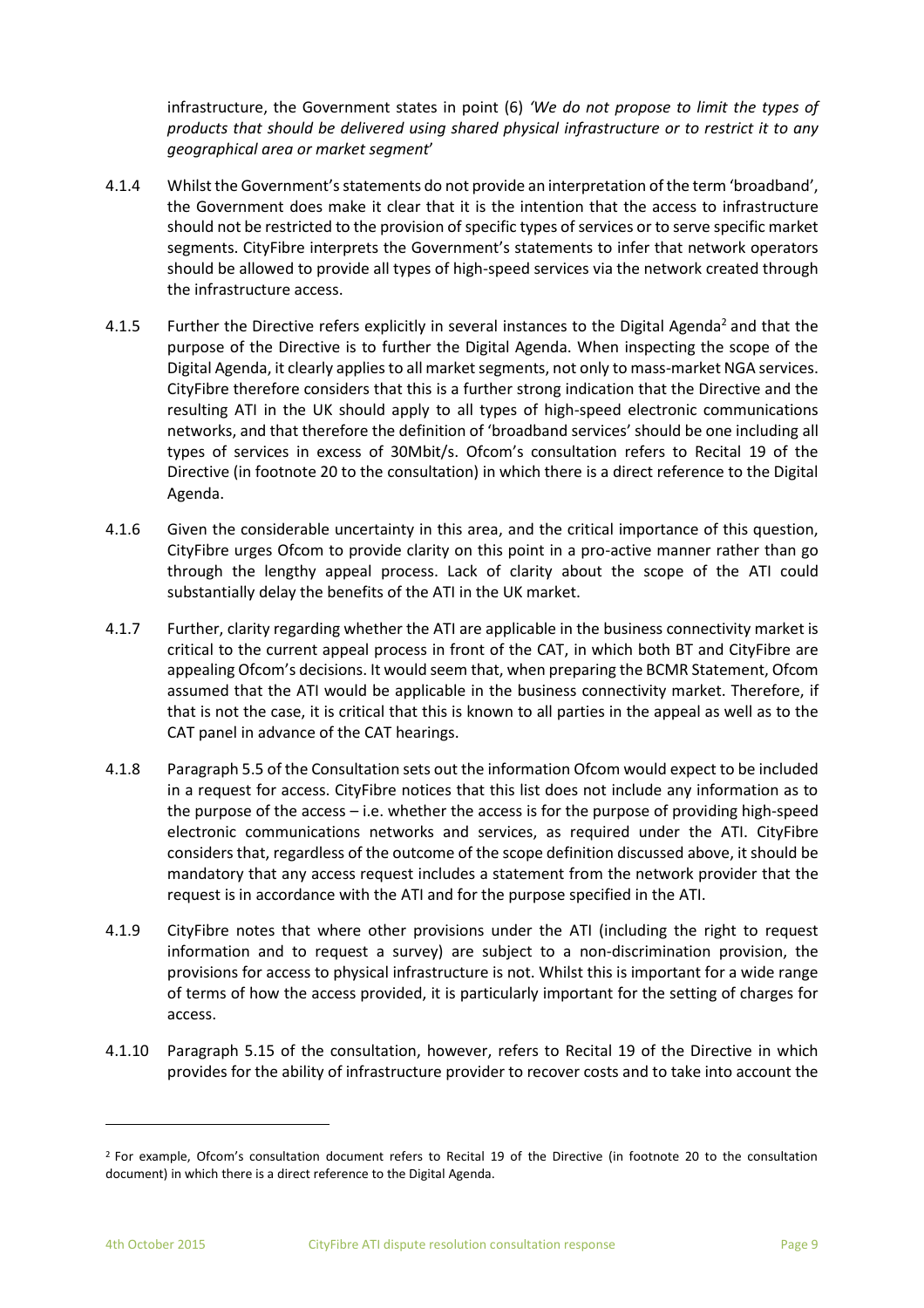any previous imposition of remedies by a national regulatory authority. Recital 19 further provides that the setting of charges should take into account the likely impact on the infrastructure provider's business plan.

- 4.1.11 As duct and pole access is presently imposed on BT as an SMP remedy in the fixed access market, but not in the business connectivity market, CityFibre urges Ofcom to provide up-front clarity (rather than await a lengthy and costly dispute procedure) on how Ofcom would approach a dispute on pricing of access to BT's ducts and whether that would vary depending on the ultimate use of the network built using the access (e.g. whether it is to serve the fixed access market, the business connectivity market or both).
- 4.1.12 Further, although there is no non-discrimination provision regarding the access terms conditions and charges under the ATI, would Ofcom expect that access under the ATI (to infrastructure operated by a network provider that is subject to ex-ante duct and pole SMP access remedies under the Communications Act) should be consistent and aligned with the terms mandated under the ex-ante SMP regulation? CityFibre understands that access rights under the ATI do not replace or override existing SMP remedies, however, should access be requested to infrastructure operated by a network provider subject to SMP remedies for very similar or identical infrastructure, but in a different downstream market, would Ofcom consider that the SMP terms would set a precedent for how charges and other terms for access under the ATI should be set?
- 4.1.13 With regards to setting charges for access to infrastructure operated by network providers that are not subject to any SMP remedies, CityFibre consider it correct that Ofcom cannot provide up-front guidance on what would be considered a fair and reasonable price. It would however be useful for Ofcom to state clearly the extent to which they consider that decisions made by Ofcom in resolving disputes relating to access to non-SMP network providers' infrastructure, would set precedents upon which Ofcom would wish parties to rely in order to limit the number of future disputes referred to Ofcom.
- 4.1.14 In paragraph 5.28 of the consultation, Ofcom state that the impact of taking into account the objectives set out in Article 8 of the Framework Directive, will depend on the specific circumstances of each dispute. CityFibre considers that Ofcom, in the interest of reducing the number of disputes referred to them, could and should provide more clarity on how they expect this provision to affect their analysis and decisions. CityFibre understand that Ofcom cannot provide certainty, but some guidance would help save time, money and resources for all parties including Ofcom and therefore Ofcom should make all efforts to provide some guidance in this respect.
- 4.1.15 In paragraph 5.29, Ofcom set out the reasons for which an infrastructure operator may refuse access to its infrastructure. Whilst these reasons are as set out in the ATI, CityFibre believes that there is a grey area for which Ofcom should provide up-front clarity. This is the situation where an infrastructure operator is requested to provide access in an area where an SMP network operator is subject to SMP-based access remedies to similar infrastructure. CityFibre considers that it would be contrary to the spirit of the ATI if Ofcom were to determine that a non-SMP network operator should provide access to its infrastructure under the ATI, when SMP-based access to another similar infrastructure is already available to the access seeking network operator. We would welcome Ofcom's early clarification in this regard. Clearly, without such clarification, the risk is that access requests will be made purely for tactical purposes, such as to blunt incentives by alternative infrastructure operators to build their networks.
- 4.1.16 In paragraph 5.31 of the consultation, Ofcom refer to a request for 'information' when perhaps that should have been a request for 'access'?